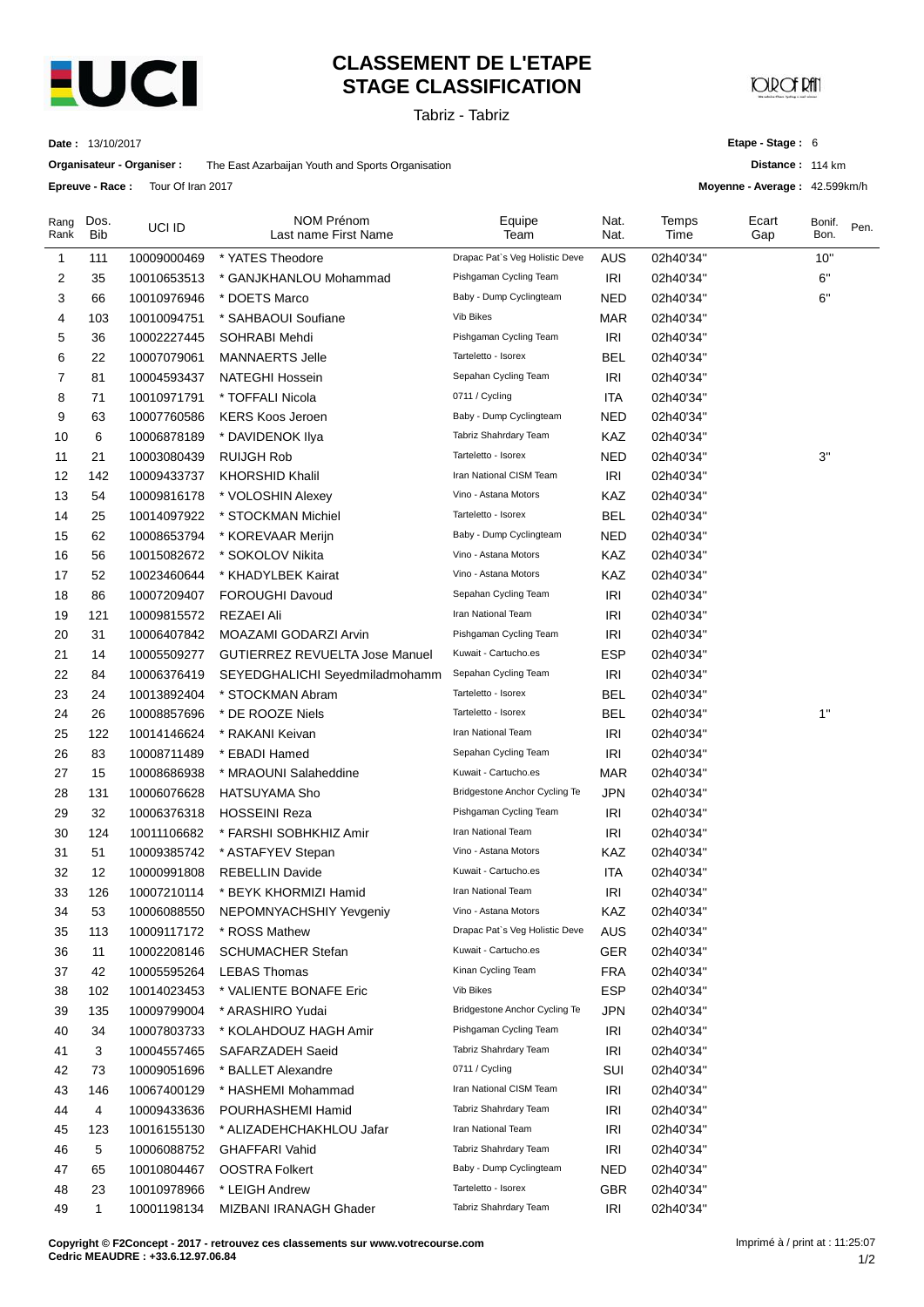| 50 | 2   | 10007166866 | POURSEYEDIGOLAKHOUR Mirsamad | Tabriz Shahrdary Team                | <b>IRI</b> | 02h40'34" |        |
|----|-----|-------------|------------------------------|--------------------------------------|------------|-----------|--------|
| 51 | 61  | 10007291855 | * OTTEMA Rick                | Baby - Dump Cyclingteam              | <b>NED</b> | 02h40'34" |        |
| 52 | 41  | 10003326070 | CRAWFORD Jai                 | Kinan Cycling Team                   | AUS        | 02h40'34" |        |
| 53 | 43  | 10016010337 | * NAKANISHI Kenji            | Kinan Cycling Team                   | JPN        | 02h40'34" |        |
| 54 | 112 | 10012902802 | * WHITE Liam                 | Drapac Pat's Veg Holistic Deve       | <b>AUS</b> | 02h40'34" |        |
| 55 | 125 | 10013986572 | * MORADI Mohammad Amin       | Iran National Team                   | IRI        | 02h40'34" |        |
| 56 | 133 | 10008197288 | * ISHIBASHI Manabu           | <b>Bridgestone Anchor Cycling Te</b> | JPN        | 02h40'34" |        |
| 57 | 115 | 10011124971 | <b>FEATONBY Jesse</b>        | Drapac Pat's Veg Holistic Deve       | AUS        | 02h40'34" |        |
| 58 | 82  | 10007448671 | RAHMANIBEIRAGH Mohsen        | Sepahan Cycling Team                 | IRI        | 02h40'34" |        |
| 59 | 33  | 10003333851 | RAJABLOU Mohammad            | Pishgaman Cycling Team               | IRI        | 02h40'34" |        |
| 60 | 45  | 10007274576 | YAMAMOTO Genki               | Kinan Cycling Team                   | JPN        | 02h40'34" |        |
| 61 | 134 | 10002931303 | <b>MONIER Damien</b>         | Bridgestone Anchor Cycling Te        | <b>FRA</b> | 02h40'34" |        |
| 62 | 85  | 10009432323 | <b>ARMOON Mehdi</b>          | Sepahan Cycling Team                 | IRI        | 02h40'34" |        |
| 63 | 72  | 10010791131 | * HUGGER Jan                 | 0711 / Cycling                       | <b>GER</b> | 02h41'47" | 01'13' |
| 64 | 114 | 10014260394 | * PANE James                 | Drapac Pat's Veg Holistic Deve       | <b>AUS</b> | 02h41'59" | 01'25' |
| 65 | 116 | 10009779402 | * KATSONIS Nicholas          | Drapac Pat's Veg Holistic Deve       | <b>AUS</b> | 02h45'00" | 04'26' |
| 66 | 64  | 10010977047 | * TIMMERMANS Justin          | Baby - Dump Cyclingteam              | NED.       | 02h45'00" |        |
| 67 | 55  | 10011045957 | * OVSYANNIKOV Alexandr       | Vino - Astana Motors                 | <b>KAZ</b> | 02h48'24" | 07'50' |
| 68 | 143 | 10009001277 | * ESMAILZADEH Dariush        | Iran National CISM Team              | IRI        | 02h48'24" |        |
| 69 | 46  | 10009799408 | * ASO Keisuke                | Kinan Cycling Team                   | JPN        | 02h49'23" | 08'49' |

Aucun coureur hors-délai / No OTL

**Nombre de partants : 72**

**Aucun non partant - No DN** S

**ABANDONS - DNF**<br>Dossard/Bib 13 - BOYS Matt - Kuwait - Cartucho.es - 10014121160<br>Dossard/Bib 74 - ENGEL Jonas - 0711 / Cycling - 10013842890<br>Dossard/Bib 104 - AHMOUDA Allaeldin - Vib Bikes - 10015401156<br>Numbers : 3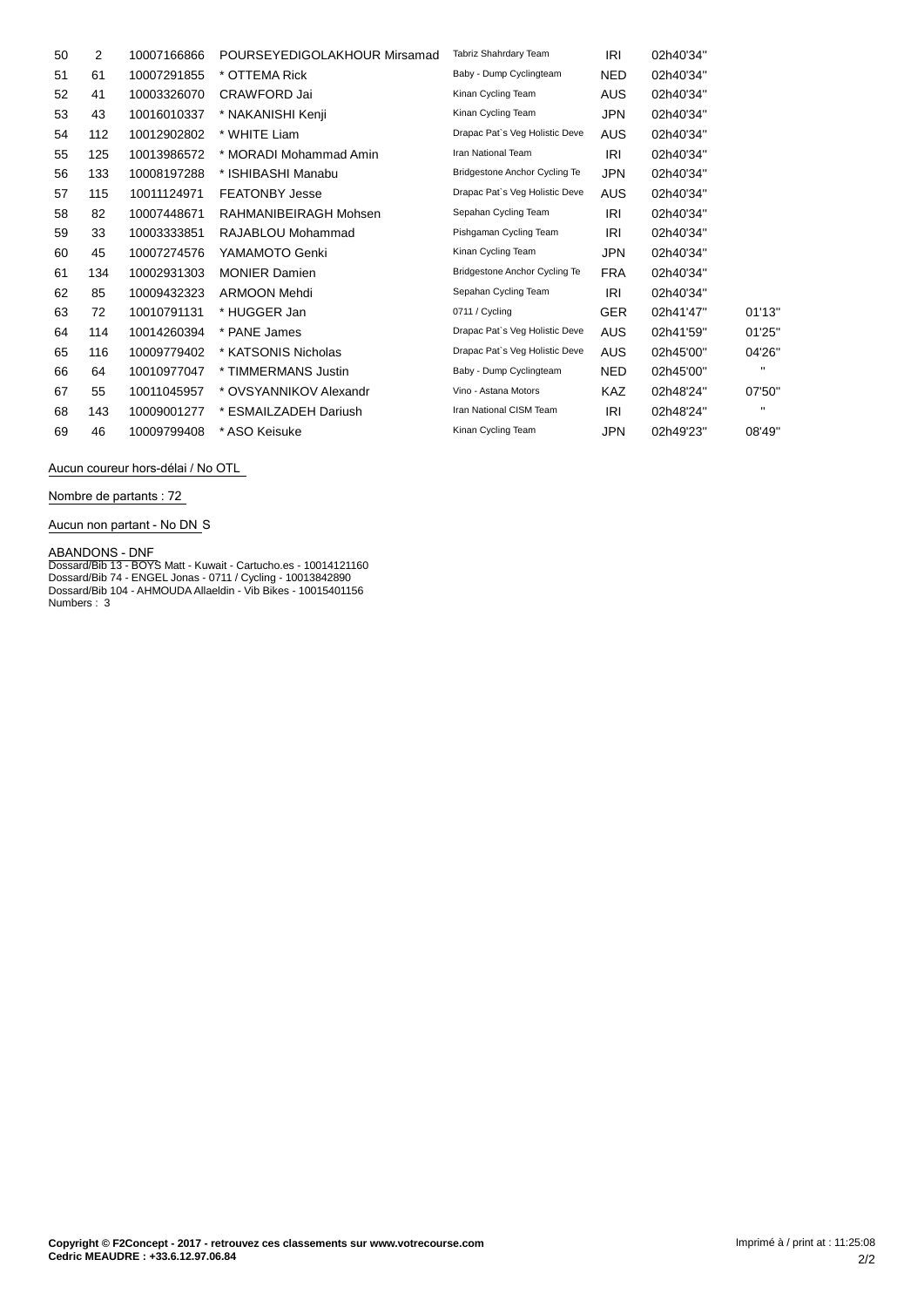

#### **CLASSEMENT GENERAL GENERAL CLASSIFICATION**

Tabriz - Tabriz

# **JOIR OF RAT**

**Etape - Stage :** 6

**Distance :** 1010.5 km

**Date :** 13/10/2017

**Organisateur - Organiser :** The East Azarbaijan Youth and Sports Organisation

**Epreuve - Race :** Tour Of Iran 2017

|              | LUI GUVG - NAUG .  | <b>TUUL OF HALLZUT</b> |                                           |                                   |              | Moyenne - Average: 43.624km/h |                    |
|--------------|--------------------|------------------------|-------------------------------------------|-----------------------------------|--------------|-------------------------------|--------------------|
| Rang<br>Rank | Dos.<br><b>Bib</b> | UCI ID                 | <b>NOM Prénom</b><br>Last name First Name | Equipe<br>Team                    | Nat.<br>Nat. | Temps<br>Time                 | Ecart<br>Gap       |
| 1            | 21                 | 10003080439            | <b>RUIJGH Rob</b>                         | Tarteletto - Isorex               | <b>NED</b>   | 23h11'31"                     |                    |
| 2            | 6                  | 10006878189            | * DAVIDENOK Ilya                          | Tabriz Shahrdary Team             | KAZ          | 23h11'35"                     | 04"                |
| 3            | 71                 | 10010971791            | * TOFFALI Nicola                          | 0711 / Cycling                    | ITA          | 23h11'38"                     | 07"                |
| 4            | 115                | 10011124971            | <b>FEATONBY Jesse</b>                     | Drapac Pat's Veg Holistic Develop | AUS          | 23h11'45"                     | 14"                |
| 5            | 113                | 10009117172            | * ROSS Mathew                             | Drapac Pat's Veg Holistic Develop | AUS          | 23h12'10"                     | 39"                |
| 6            | 53                 | 10006088550            | NEPOMNYACHSHIY Yevgeniy                   | Vino - Astana Motors              | KAZ          | 23h12'11"                     | 40"                |
| 7            | 12                 | 10000991808            | <b>REBELLIN Davide</b>                    | Kuwait - Cartucho.es              | <b>ITA</b>   | 23h12'20"                     | 49"                |
| 8            | 3                  | 10004557465            | SAFARZADEH Saeid                          | Tabriz Shahrdary Team             | <b>IRI</b>   | 23h12'21"                     | 50"                |
| 9            | 34                 | 10007803733            | * KOLAHDOUZ HAGH Amir                     | Pishgaman Cycling Team            | <b>IRI</b>   | 23h12'49"                     | 01'18"             |
| 10           | 42                 | 10005595264            | <b>LEBAS Thomas</b>                       | Kinan Cycling Team                | <b>FRA</b>   | 23h12'53"                     | 01'22"             |
| 11           | 31                 | 10006407842            | MOAZAMI GODARZI Arvin                     | Pishgaman Cycling Team            | IRI          | 23h12'59"                     | 01'28"             |
| 12           | 4                  | 10009433636            | POURHASHEMI Hamid                         | Tabriz Shahrdary Team             | IRI          | 23h12'59"                     | $\mathbf{H}$       |
| 13           | $\mathbf{1}$       | 10001198134            | MIZBANI IRANAGH Ghader                    | Tabriz Shahrdary Team             | IRI          | 23h12'59"                     | $\mathbf{u}$       |
| 14           | 24                 | 10013892404            | * STOCKMAN Abram                          | Tarteletto - Isorex               | BEL          | 23h13'11"                     | 01'40"             |
| 15           | 32                 | 10006376318            | <b>HOSSEINI Reza</b>                      | Pishgaman Cycling Team            | IRI          | 23h13'11"                     | $\mathbf{H}$       |
| 16           | 65                 | 10010804467            | <b>OOSTRA Folkert</b>                     | Baby - Dump Cyclingteam           | <b>NED</b>   | 23h13'11"                     | $\mathbf{H}$       |
| 17           | 131                | 10006076628            | HATSUYAMA Sho                             | Bridgestone Anchor Cycling Team   | <b>JPN</b>   | 23h13'11"                     | $\bar{\mathbf{u}}$ |
| 18           | 142                | 10009433737            | <b>KHORSHID Khalil</b>                    | Iran National CISM Team           | IRI          | 23h13'39"                     | 02'08"             |
| 19           | 134                | 10002931303            | <b>MONIER Damien</b>                      | Bridgestone Anchor Cycling Team   | <b>FRA</b>   | 23h14'34"                     | 03'03"             |
| 20           | 2                  | 10007166866            | POURSEYEDIGOLAKHOUR Mirsamad              | Tabriz Shahrdary Team             | IRI          | 23h17'11"                     | 05'40"             |
| 21           | 11                 | 10002208146            | <b>SCHUMACHER Stefan</b>                  | Kuwait - Cartucho.es              | <b>GER</b>   | 23h17'46"                     | 06'15"             |
| 22           | 126                | 10007210114            | * BEYK KHORMIZI Hamid                     | Iran National Team                | IRI          | 23h17'53"                     | 06'22"             |
| 23           | 66                 | 10010976946            | * DOETS Marco                             | Baby - Dump Cyclingteam           | NED          | 23h23'01"                     | 11'30"             |
| 24           | 25                 | 10014097922            | * STOCKMAN Michiel                        | Tarteletto - Isorex               | BEL          | 23h28'45"                     | 17'14"             |
| 25           | 63                 | 10007760586            | <b>KERS Koos Jeroen</b>                   | Baby - Dump Cyclingteam           | <b>NED</b>   | 23h29'40"                     | 18'09"             |
| 26           | 54                 | 10009816178            | * VOLOSHIN Alexey                         | Vino - Astana Motors              | KAZ          | 23h29'43"                     | 18'12"             |
| 27           | 103                | 10010094751            | * SAHBAOUI Soufiane                       | <b>Vib Bikes</b>                  | <b>MAR</b>   | 23h31'39"                     | 20'08"             |
| 28           | 73                 | 10009051696            | * BALLET Alexandre                        | 0711 / Cycling                    | SUI          | 23h32'58"                     | 21'27"             |
| 29           | 82                 | 10007448671            | RAHMANIBEIRAGH Mohsen                     | Sepahan Cycling Team              | IRI          | 23h33'51"                     | 22'20"             |
| 30           | 56                 | 10015082672            | * SOKOLOV Nikita                          | Vino - Astana Motors              | KAZ          | 23h34'46"                     | 23'15"             |
| 31           | 111                | 10009000469            | * YATES Theodore                          | Drapac Pat's Veg Holistic Develop | AUS          | 23h35'49"                     | 24'18"             |
| 32           | 121                | 10009815572            | <b>REZAEI Ali</b>                         | Iran National Team                | <b>IRI</b>   | 23h37'34"                     | 26'03"             |
| 33           | 51                 | 10009385742            | * ASTAFYEV Stepan                         | Vino - Astana Motors              | KAZ          | 23h37'56"                     | 26'25"             |
| 34           | 15                 | 10008686938            | * MRAOUNI Salaheddine                     | Kuwait - Cartucho.es              | <b>MAR</b>   | 23h42'44"                     | 31'13"             |
| 35           | 83                 | 10008711489            | * EBADI Hamed                             | Sepahan Cycling Team              | IRI          | 23h44'59"                     | 33'28"             |
| 36           | 86                 | 10007209407            | FOROUGHI Davoud                           | Sepahan Cycling Team              | IRI          | 23h46'17"                     | 34'46"             |
| 37           | 41                 | 10003326070            | CRAWFORD Jai                              | Kinan Cycling Team                | <b>AUS</b>   | 23h48'14"                     | 36'43"             |
| 38           | 133                | 10008197288            | * ISHIBASHI Manabu                        | Bridgestone Anchor Cycling Team   | <b>JPN</b>   | 23h48'33"                     | 37'02"             |
| 39           | 35                 | 10010653513            | * GANJKHANLOU Mohammad                    | Pishgaman Cycling Team            | IRI          | 23h50'26"                     | 38'55"             |
| 40           | 36                 | 10002227445            | SOHRABI Mehdi                             | Pishgaman Cycling Team            | <b>IRI</b>   | 23h50'51"                     | 39'20"             |
| 41           | 125                | 10013986572            | * MORADI Mohammad Amin                    | Iran National Team                | <b>IRI</b>   | 23h50'51"                     | $\mathbf{u}$       |
| 42           | 81                 | 10004593437            | NATEGHI Hossein                           | Sepahan Cycling Team              | <b>IRI</b>   | 23h50'52"                     | 39'21"             |
| 43           | 72                 | 10010791131            | * HUGGER Jan                              | 0711 / Cycling                    | <b>GER</b>   | 23h52'11"                     | 40'40"             |
| 44           | 123                | 10016155130            | * ALIZADEHCHAKHLOU Jafar                  | Iran National Team                | IRI          | 23h54'02"                     | 42'31"             |
| 45           | 112                | 10012902802            | * WHITE Liam                              | Drapac Pat's Veg Holistic Develop | AUS          | 23h54'24"                     | 42'53"             |
| 46           | 114                | 10014260394            | * PANE James                              | Drapac Pat's Veg Holistic Develop | AUS          | 23h54'48"                     | 43'17"             |
| 47           | 5                  | 10006088752            | <b>GHAFFARI Vahid</b>                     | Tabriz Shahrdary Team             | IRI          | 23h55'16"                     | 43'45"             |
| 48           | 26                 | 10008857696            | * DE ROOZE Niels                          | Tarteletto - Isorex               | BEL          | 23h55'41"                     | 44'10"             |
| 49           | 55                 | 10011045957            | * OVSYANNIKOV Alexandr                    | Vino - Astana Motors              | KAZ          | 23h56'23"                     | 44'52"             |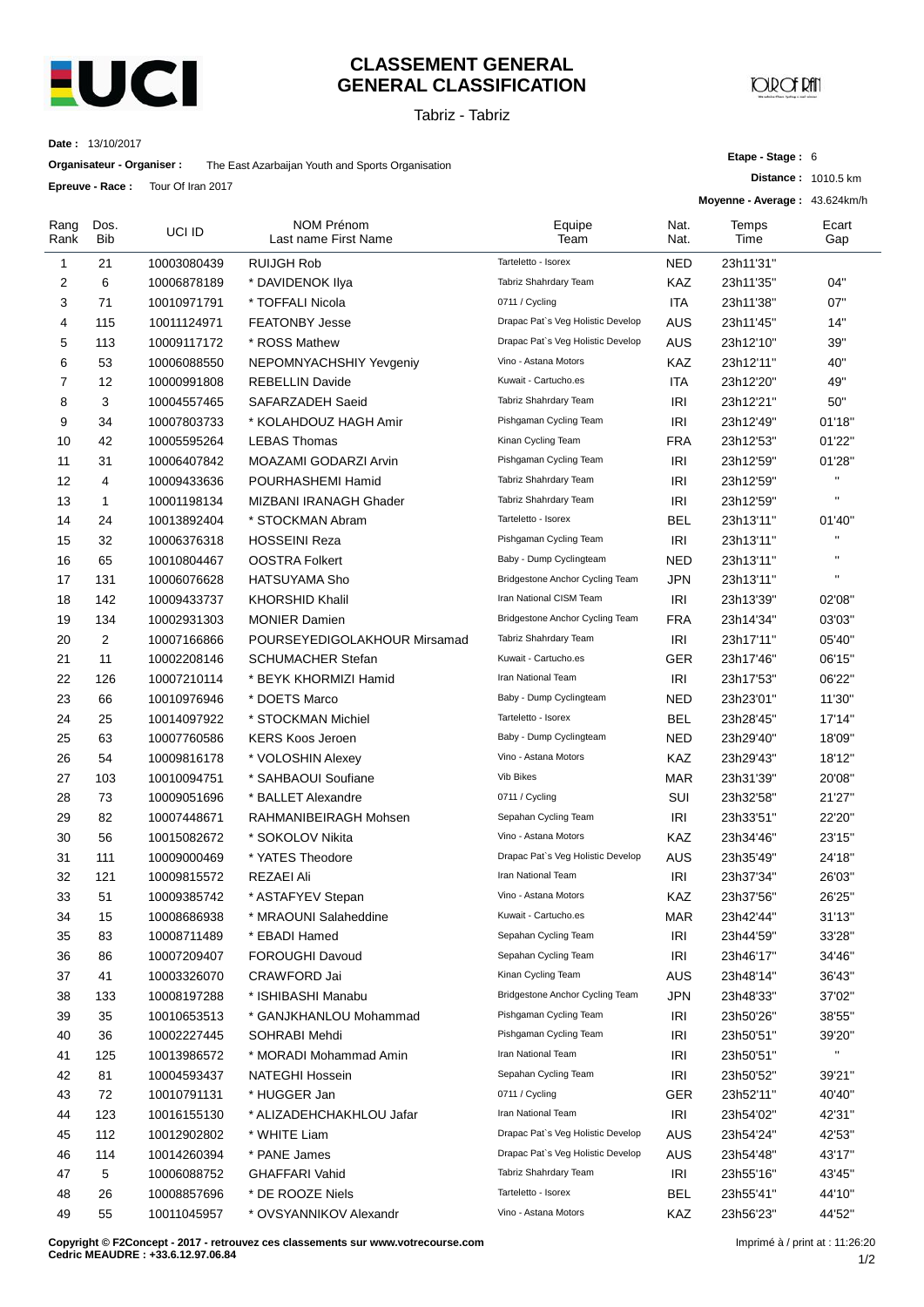| 50 | 14  | 10005509277 | <b>GUTIERREZ REVUELTA Jose Manuel</b> | Kuwait - Cartucho.es              | <b>ESP</b> | 23h57'40" | 46'09"       |
|----|-----|-------------|---------------------------------------|-----------------------------------|------------|-----------|--------------|
| 51 | 135 | 10009799004 | * ARASHIRO Yudai                      | Bridgestone Anchor Cycling Team   | <b>JPN</b> | 23h57'43" | 46'12"       |
| 52 | 22  | 10007079061 | <b>MANNAERTS Jelle</b>                | Tarteletto - Isorex               | <b>BEL</b> | 23h58'53" | 47'22"       |
| 53 | 102 | 10014023453 | * VALIENTE BONAFE Eric                | Vib Bikes                         | <b>ESP</b> | 23h59'30" | 47'59"       |
| 54 | 84  | 10006376419 | SEYEDGHALICHI Seyedmiladmohammad      | Sepahan Cycling Team              | <b>IRI</b> | 24h00'14" | 48'43"       |
| 55 | 124 | 10011106682 | * FARSHI SOBHKHIZ Amir                | Iran National Team                | IRI        | 24h00'14" | $\mathbf{H}$ |
| 56 | 33  | 10003333851 | RAJABLOU Mohammad                     | Pishgaman Cycling Team            | IRI        | 24h00'27" | 48'56"       |
| 57 | 64  | 10010977047 | * TIMMERMANS Justin                   | Baby - Dump Cyclingteam           | <b>NED</b> | 24h00'29" | 48'58"       |
| 58 | 52  | 10023460644 | * KHADYLBEK Kairat                    | Vino - Astana Motors              | <b>KAZ</b> | 24h02'50" | 51'19"       |
| 59 | 62  | 10008653794 | * KOREVAAR Merijn                     | Baby - Dump Cyclingteam           | <b>NED</b> | 24h02'50" | $\mathbf{u}$ |
| 60 | 23  | 10010978966 | * LEIGH Andrew                        | Tarteletto - Isorex               | <b>GBR</b> | 24h04'11" | 52'40"       |
| 61 | 85  | 10009432323 | <b>ARMOON Mehdi</b>                   | Sepahan Cycling Team              | IRI        | 24h04'37" | 53'06"       |
| 62 | 146 | 10067400129 | * HASHEMI Mohammad                    | Iran National CISM Team           | <b>IRI</b> | 24h04'37" | п.           |
| 63 | 45  | 10007274576 | YAMAMOTO Genki                        | Kinan Cycling Team                | <b>JPN</b> | 24h05'32" | 54'01"       |
| 64 | 61  | 10007291855 | * OTTEMA Rick                         | Baby - Dump Cyclingteam           | <b>NED</b> | 24h05'48" | 54'17"       |
| 65 | 43  | 10016010337 | * NAKANISHI Kenji                     | Kinan Cycling Team                | <b>JPN</b> | 24h06'19" | 54'48"       |
| 66 | 116 | 10009779402 | * KATSONIS Nicholas                   | Drapac Pat's Veg Holistic Develop | <b>AUS</b> | 24h07'06" | 55'35"       |
| 67 | 122 | 10014146624 | * RAKANI Keivan                       | Iran National Team                | IRI        | 24h13'53" | 01h02'22'    |
| 68 | 143 | 10009001277 | * ESMAILZADEH Dariush                 | Iran National CISM Team           | IRI        | 24h23'02" | 01h11'31'    |
| 69 | 46  | 10009799408 | * ASO Keisuke                         | Kinan Cycling Team                | <b>JPN</b> | 24h31'14" | 01h19'43'    |
|    |     |             |                                       |                                   |            |           |              |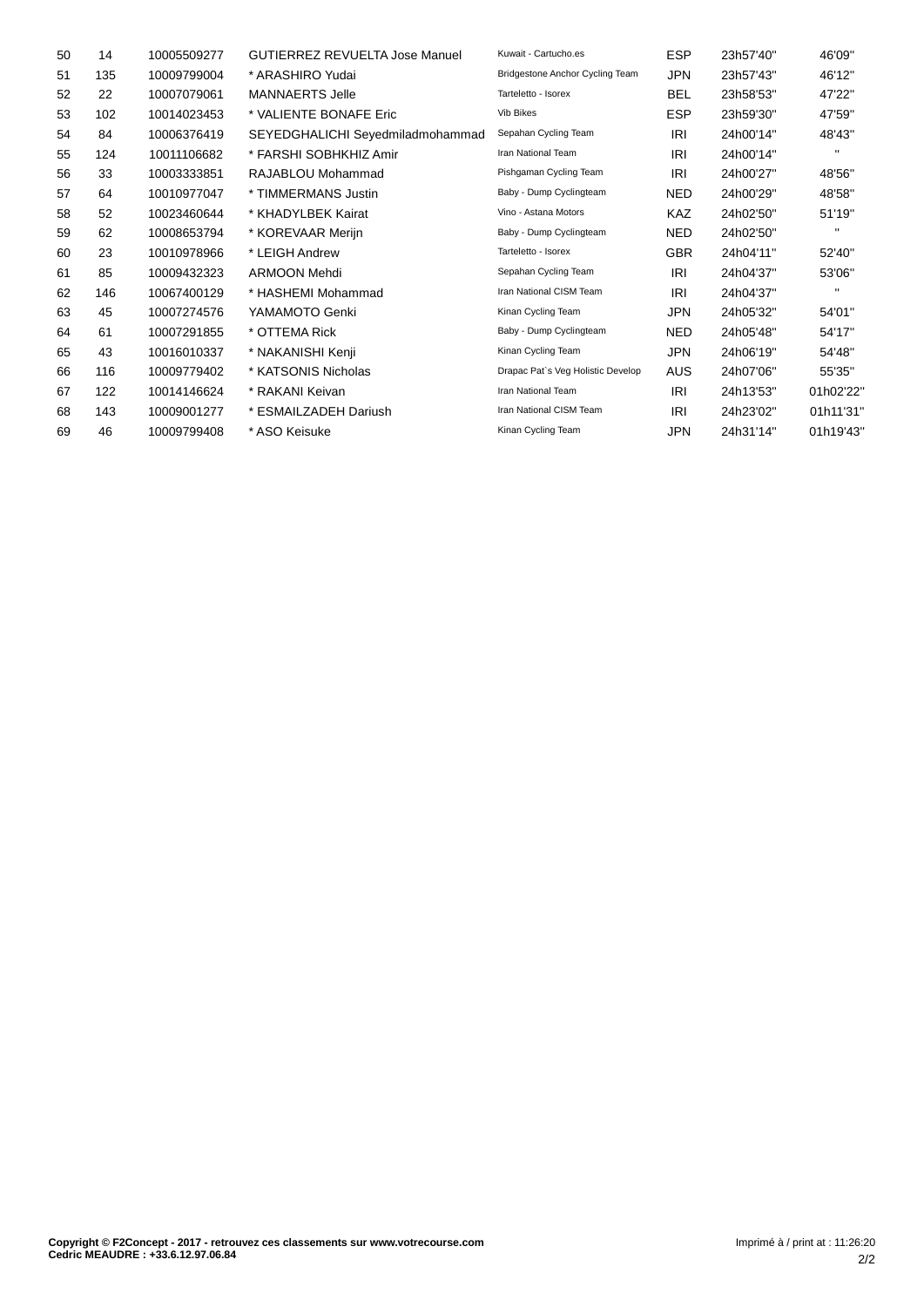

## **CLASSEMENT DES SPRINTS SPRINTS CLASSIFICATION**

Tabriz - Tabriz

**Date :** 13/10/2017

**Organisateur - Organiser :** The East Azarbaijan Youth and Sports Organisation

**Epreuve - Race :** Tour Of Iran 2017

#### **Classement de l'étape - Stage classification Classement général - General classification**

| Nom Prénom<br>Dos.<br>Ra |                | Nat.               | Equipe     | Pts        | Bon. | ĸq<br>Rk | DOS.<br><b>Bib</b> | Nom Prenom<br>Last name First name | N° licence UCI<br>UCI Code | Equipe<br>Team | Pts        |    |
|--------------------------|----------------|--------------------|------------|------------|------|----------|--------------------|------------------------------------|----------------------------|----------------|------------|----|
|                          | km 57 - Sprint |                    |            |            |      |          |                    | 66                                 | <b>DOETS Marco</b>         |                | <b>BDC</b> | 26 |
|                          | 21             | RUIJGH Rob         | <b>NED</b> | <b>TIS</b> | 6    | 3        | L                  | 61                                 | <b>OTTEMA Rick</b>         |                | <b>BDC</b> | 20 |
| 2                        | 66             | <b>DOETS Marco</b> | <b>NED</b> | <b>BDC</b> | 4    | 2        |                    | 6                                  | DAVIDENOK IIya             |                | TST        | 12 |
| 3                        | 26             | DE ROOZE Niels     | <b>BEL</b> | TIS        |      |          | 4                  | 21                                 | RUIJGH Rob                 |                | TIS        |    |
|                          |                |                    |            |            |      |          |                    |                                    |                            |                |            |    |

|      | ıssification |                |                |                 |                    | <b>Classement général - General classification</b> |                                   |                |                |
|------|--------------|----------------|----------------|-----------------|--------------------|----------------------------------------------------|-----------------------------------|----------------|----------------|
| Nat. | Equipe       | Pts            | Bon.           | Rg<br><b>Rk</b> | Dos.<br><b>Bib</b> | Nom Prénom<br>Last name First name                 | N° licence UCI<br><b>UCI Code</b> | Equipe<br>Team | Pts            |
|      |              |                |                | 1               | 66                 | <b>DOETS Marco</b>                                 |                                   | <b>BDC</b>     | 26             |
| NED  | <b>TIS</b>   | 6              | 3              | $\overline{2}$  | 61                 | <b>OTTEMA Rick</b>                                 |                                   | <b>BDC</b>     | 20             |
| NED  | <b>BDC</b>   | $\overline{4}$ | $\overline{2}$ | 3               | 6                  | DAVIDENOK IIya                                     |                                   | <b>TST</b>     | 12             |
| BEL  | TIS          | $\overline{2}$ | 1              | 4               | 21                 | <b>RUIJGH Rob</b>                                  |                                   | <b>TIS</b>     | 6              |
|      |              |                |                | 5               | 113                | <b>ROSS Mathew</b>                                 |                                   | <b>DPV</b>     | 6              |
|      |              |                |                | 6               | 81                 | <b>NATEGHI Hossein</b>                             |                                   | <b>SPT</b>     | 6              |
|      |              |                |                | 7               | 53                 | NEPOMNYACHSHIY Yevgeniy                            |                                   | <b>VAM</b>     | $\overline{4}$ |
|      |              |                |                | 8               | 15                 | <b>MRAOUNI Salaheddine</b>                         |                                   | <b>KWC</b>     | $\overline{4}$ |
|      |              |                |                | 9               | 62                 | <b>KOREVAAR Merijn</b>                             |                                   | <b>BDC</b>     | $\overline{4}$ |
|      |              |                |                | 10              | 85                 | <b>ARMOON Mehdi</b>                                |                                   | <b>SPT</b>     | $\overline{4}$ |
|      |              |                |                | 11              | 26                 | DE ROOZE Niels                                     |                                   | <b>TIS</b>     | $\overline{4}$ |
|      |              |                |                | 12              | 22                 | <b>MANNAERTS Jelle</b>                             |                                   | <b>TIS</b>     | $\overline{4}$ |
|      |              |                |                | 13              | 11                 | <b>SCHUMACHER Stefan</b>                           |                                   | <b>KWC</b>     | 2              |
|      |              |                |                | 14              | 126                | <b>BEYK KHORMIZI Hamid</b>                         |                                   | <b>IRI</b>     | $\overline{2}$ |
|      |              |                |                | 15              | 14                 | <b>GUTIERREZ REVUELTA Jose Manue</b>               |                                   | <b>KWC</b>     | $\overline{2}$ |
|      |              |                |                | 16              | 23                 | <b>LEIGH Andrew</b>                                |                                   | <b>TIS</b>     | $\overline{2}$ |

**Etape - Stage :** 6

**JOIR OF RATI**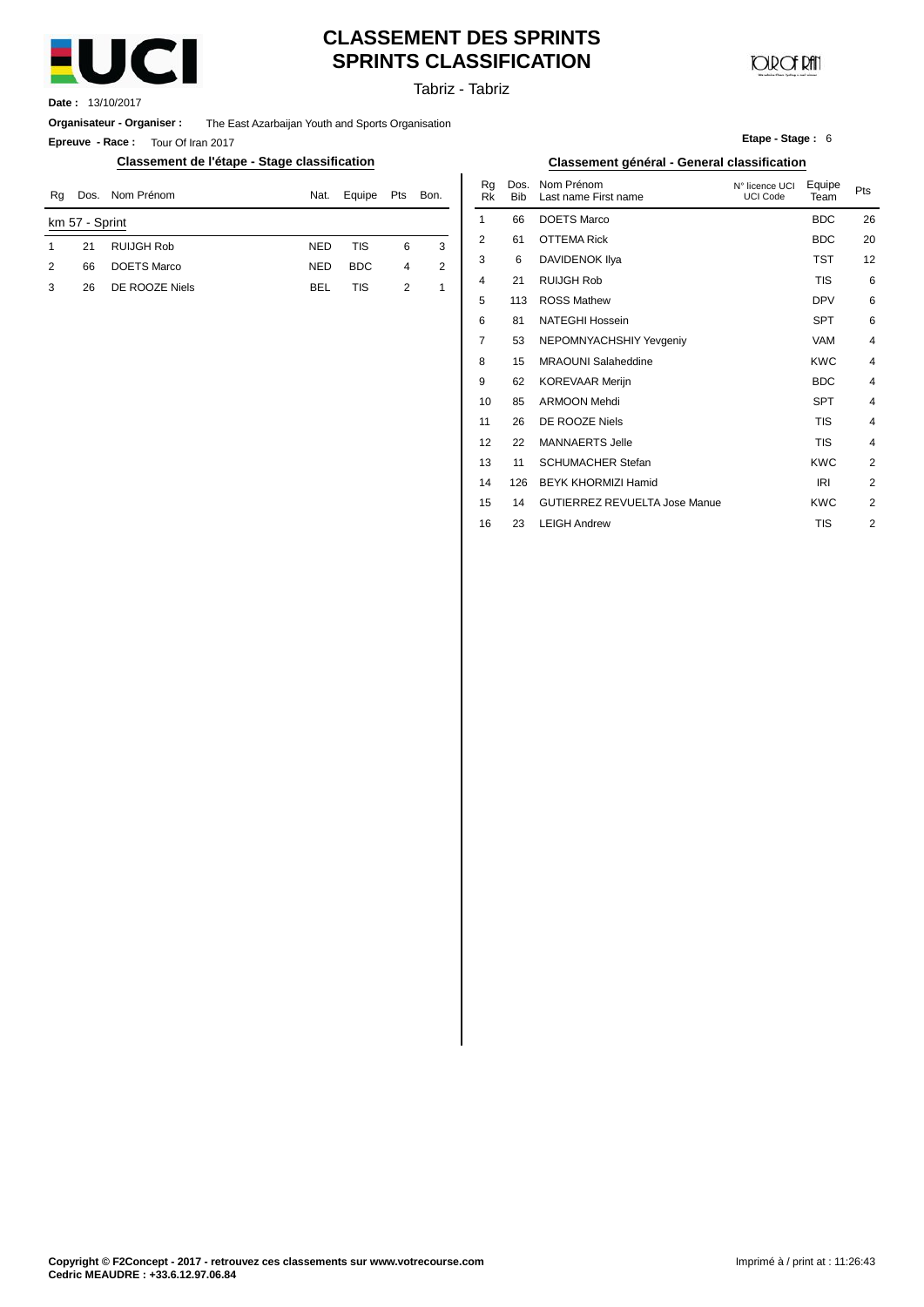

# **MEILLEUR GRIMPEUR MOUNTAIN CLASSIFICATION**

**JOIR OF RATI** 

Tabriz - Tabriz

13/10/2017 **Date :**

**Organisateur - Organiser :** The East Azarbaijan Youth and Sports

**Epreuve** - Race: Tour Of Iran 2017

**Classement de l'étape - Stage classification Classement général - General classification**

| Rk | Rg Dos. Nom Prénom<br>Bib Last name First name | Nat. | Equipe Pts Bon.<br>Team Pts Bon. |  |
|----|------------------------------------------------|------|----------------------------------|--|
|    |                                                |      |                                  |  |

|      |                 |                    |                                             | Etape - Stage: 6 |                |     |
|------|-----------------|--------------------|---------------------------------------------|------------------|----------------|-----|
|      |                 |                    | Classement général - General classification |                  |                |     |
| Bon. | Rg<br><b>Rk</b> | Dos.<br><b>Bib</b> | Nom Prénom<br>Last name First name          | UCI ID           | Equipe<br>Team | Pts |
|      | 1               | 6                  | <b>DAVIDENOK IIya</b>                       | 10006878189      | <b>TST</b>     | 48  |
|      | $\overline{2}$  | 34                 | KOLAHDOUZ HAGH Amir                         | 10007803733      | <b>PKY</b>     | 29  |
|      | 3               | 31                 | MOAZAMI GODARZI Arvin                       | 10006407842      | <b>PKY</b>     | 23  |
|      | 4               | $\overline{2}$     | POURSEYEDIGOLAKHOUR Mirsam                  | 10007166866      | TST            | 19  |
|      | 5               | 142                | <b>KHORSHID Khalil</b>                      | 10009433737      | <b>CIS</b>     | 17  |
|      | 6               | 85                 | <b>ARMOON Mehdi</b>                         | 10009432323      | SPT            | 15  |
|      | $\overline{7}$  | 15                 | <b>MRAOUNI Salaheddine</b>                  | 10008686938      | <b>KWC</b>     | 14  |
|      | 8               | 5                  | <b>GHAFFARI Vahid</b>                       | 10006088752      | TST            | 12  |
|      | 9               | 14                 | <b>GUTIERREZ REVUELTA Jose Manue</b>        | 10005509277      | <b>KWC</b>     | 12  |
|      | 10              | 21                 | <b>RUIJGH Rob</b>                           | 10003080439      | TIS            | 11  |
|      | 11              | 82                 | RAHMANIBEIRAGH Mohsen                       | 10007448671      | SPT            | 10  |
|      | 12              | 113                | <b>ROSS Mathew</b>                          | 10009117172      | <b>DPV</b>     | 10  |
|      | 13              | 4                  | POURHASHEMI Hamid                           | 10009433636      | TST            | 10  |
|      | 14              | 46                 | <b>ASO Keisuke</b>                          | 10009799408      | <b>KIN</b>     | 10  |
|      | 15              | 61                 | <b>OTTEMA Rick</b>                          | 10007291855      | <b>BDC</b>     | 9   |
|      | 16              | 11                 | <b>SCHUMACHER Stefan</b>                    | 10002208146      | <b>KWC</b>     | 8   |
|      | 17              | 41                 | <b>CRAWFORD Jai</b>                         | 10003326070      | <b>KIN</b>     | 7   |
|      | 18              | 3                  | SAFARZADEH Saeid                            | 10004557465      | TST            | 6   |
|      | 19              | 1                  | MIZBANI IRANAGH Ghader                      | 10001198134      | TST            | 5   |
|      | 20              | 32                 | <b>HOSSEINI Reza</b>                        | 10006376318      | <b>PKY</b>     | 5   |
|      | 21              | 115                | <b>FEATONBY Jesse</b>                       | 10011124971      | <b>DPV</b>     | 2   |
|      | 22              | 12                 | <b>REBELLIN Davide</b>                      | 10000991808      | <b>KWC</b>     | 2   |
|      | 23              | 42                 | <b>LEBAS Thomas</b>                         | 10005595264      | <b>KIN</b>     | 2   |
|      | 24              | 35                 | GANJKHANLOU Mohammad                        | 10010653513      | PKY.           | 2   |
|      | 25              | 81                 | <b>NATEGHI Hossein</b>                      | 10004593437      | SPT            | 2   |
|      | 26              | 134                | <b>MONIER Damien</b>                        | 10002931303      | BGT            | 1   |
|      | 27              | 25                 | <b>STOCKMAN Michiel</b>                     | 10014097922      | TIS            | 1   |
|      | 28              | 54                 | <b>VOLOSHIN Alexey</b>                      | 10009816178      | <b>VAM</b>     | 1   |
|      | 29              | 133                | <b>ISHIBASHI Manabu</b>                     | 10008197288      | BGT            | 1   |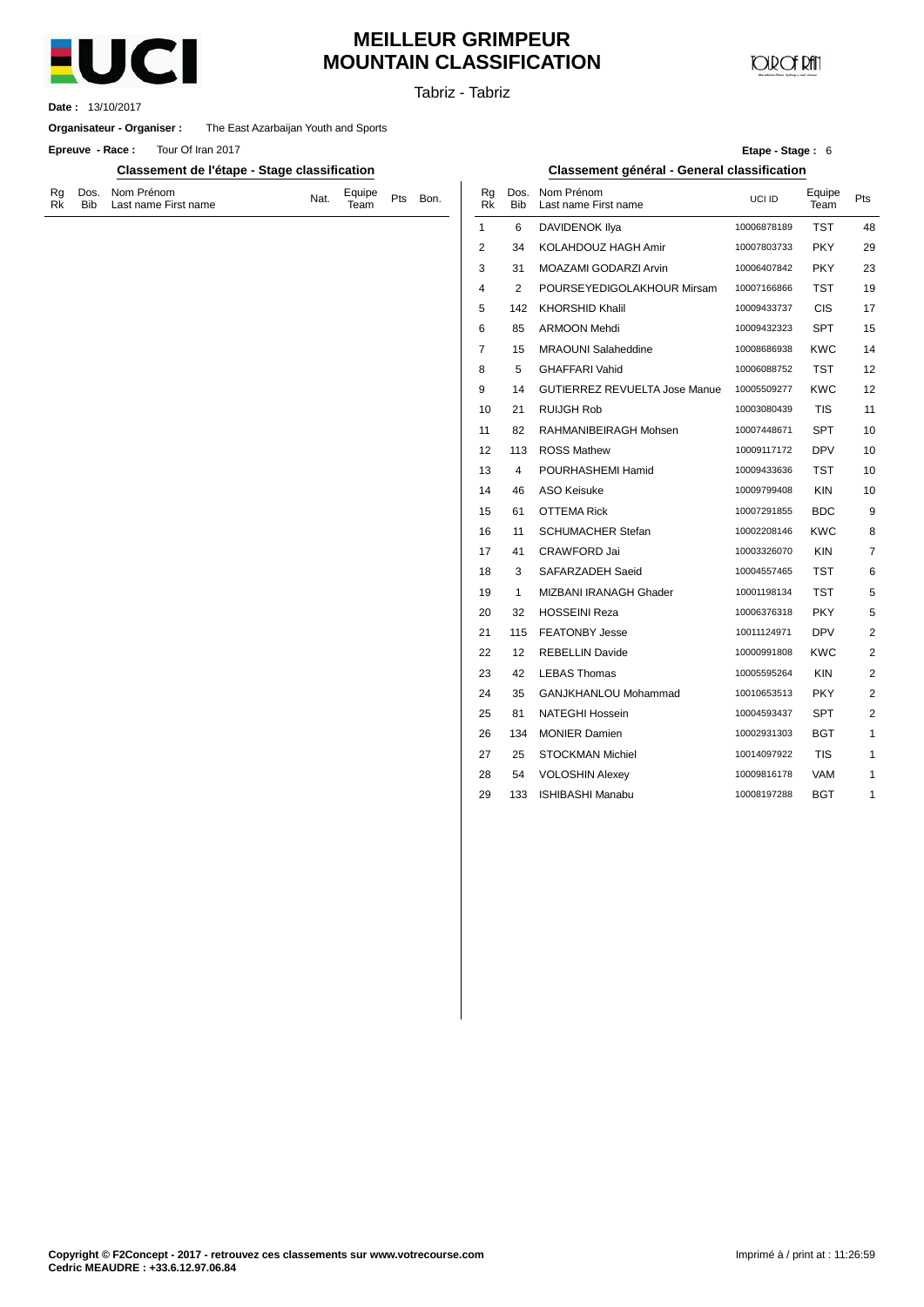

#### Tabriz - Tabriz **CLASSEMENT GENERAL DES JEUNES BEST YOUNG GENERAL CLASSIFICATION**

**JOROF RAT** 

**Etape - Stage :** 6

**Distance :** 1010.5 km

**Date :** 13/10/2017

#### **Organisateur - Organiser :** The East Azarbaijan Youth and Sports

**Epreuve - Race :** Tour Of Iran 2017

|              | Lpicuve - nace.<br><b>TUUL OF HALLZUT</b> |                                    |                                            |             |               |              |  |  |  |
|--------------|-------------------------------------------|------------------------------------|--------------------------------------------|-------------|---------------|--------------|--|--|--|
| Rang<br>Rank | Dos.<br><b>Bib</b>                        | NOM Prénom<br>Last name First Name | Equipe<br>Team                             | UCI ID      | Temps<br>Time | Ecart<br>Gap |  |  |  |
| 1            | 6                                         | DAVIDENOK Ilya                     | Tabriz Shahrdary Team                      | 10006878189 | 23h11'35"     |              |  |  |  |
| 2            | 71                                        | <b>TOFFALI Nicola</b>              | 0711 / Cycling                             | 10010971791 | 23h11'38"     | 03"          |  |  |  |
| 3            | 113                                       | <b>ROSS Mathew</b>                 | Drapac Pat's Veg Holistic Development Team | 10009117172 | 23h12'10"     | 35"          |  |  |  |
| 4            | 34                                        | KOLAHDOUZ HAGH Amir                | Pishgaman Cycling Team                     | 10007803733 | 23h12'49"     | 01'14"       |  |  |  |
| 5            | 24                                        | STOCKMAN Abram                     | Tarteletto - Isorex                        | 10013892404 | 23h13'11"     | 01'36"       |  |  |  |
| 6            | 126                                       | <b>BEYK KHORMIZI Hamid</b>         | Iran National Team                         | 10007210114 | 23h17'53"     | 06'18"       |  |  |  |
| 7            | 66                                        | <b>DOETS Marco</b>                 | Baby - Dump Cyclingteam                    | 10010976946 | 23h23'01"     | 11'26"       |  |  |  |
| 8            | 25                                        | <b>STOCKMAN Michiel</b>            | Tarteletto - Isorex                        | 10014097922 | 23h28'45"     | 17'10"       |  |  |  |
| 9            | 54                                        | <b>VOLOSHIN Alexey</b>             | Vino - Astana Motors                       | 10009816178 | 23h29'43"     | 18'08"       |  |  |  |
| 10           | 103                                       | <b>SAHBAOUI Soufiane</b>           | Vib Bikes                                  | 10010094751 | 23h31'39"     | 20'04"       |  |  |  |
| 11           | 73                                        | <b>BALLET Alexandre</b>            | 0711 / Cycling                             | 10009051696 | 23h32'58"     | 21'23"       |  |  |  |
| 12           | 56                                        | SOKOLOV Nikita                     | Vino - Astana Motors                       | 10015082672 | 23h34'46"     | 23'11"       |  |  |  |
| 13           | 111                                       | <b>YATES Theodore</b>              | Drapac Pat's Veg Holistic Development Team | 10009000469 | 23h35'49"     | 24'14"       |  |  |  |
| 14           | 51                                        | <b>ASTAFYEV Stepan</b>             | Vino - Astana Motors                       | 10009385742 | 23h37'56"     | 26'21"       |  |  |  |
| 15           | 15                                        | <b>MRAOUNI Salaheddine</b>         | Kuwait - Cartucho.es                       | 10008686938 | 23h42'44"     | 31'09"       |  |  |  |
| 16           | 83                                        | <b>EBADI Hamed</b>                 | Sepahan Cycling Team                       | 10008711489 | 23h44'59"     | 33'24"       |  |  |  |
| 17           | 133                                       | <b>ISHIBASHI Manabu</b>            | <b>Bridgestone Anchor Cycling Team</b>     | 10008197288 | 23h48'33"     | 36'58"       |  |  |  |
| 18           | 35                                        | GANJKHANLOU Mohammad               | Pishgaman Cycling Team                     | 10010653513 | 23h50'26"     | 38'51"       |  |  |  |
| 19           | 125                                       | <b>MORADI Mohammad Amin</b>        | <b>Iran National Team</b>                  | 10013986572 | 23h50'51"     | 39'16"       |  |  |  |
| 20           | 72                                        | <b>HUGGER Jan</b>                  | 0711 / Cycling                             | 10010791131 | 23h52'11"     | 40'36"       |  |  |  |
| 21           | 123                                       | ALIZADEHCHAKHLOU Jafar             | Iran National Team                         | 10016155130 | 23h54'02"     | 42'27"       |  |  |  |
| 22           | 112                                       | <b>WHITE Liam</b>                  | Drapac Pat's Veg Holistic Development Team | 10012902802 | 23h54'24"     | 42'49"       |  |  |  |
| 23           | 114                                       | <b>PANE James</b>                  | Drapac Pat's Veg Holistic Development Team | 10014260394 | 23h54'48"     | 43'13"       |  |  |  |
| 24           | 26                                        | DE ROOZE Niels                     | Tarteletto - Isorex                        | 10008857696 | 23h55'41"     | 44'06"       |  |  |  |
| 25           | 55                                        | <b>OVSYANNIKOV Alexandr</b>        | Vino - Astana Motors                       | 10011045957 | 23h56'23"     | 44'48"       |  |  |  |
| 26           | 135                                       | ARASHIRO Yudai                     | Bridgestone Anchor Cycling Team            | 10009799004 | 23h57'43"     | 46'08"       |  |  |  |
| 27           | 102                                       | <b>VALIENTE BONAFE Eric</b>        | <b>Vib Bikes</b>                           | 10014023453 | 23h59'30"     | 47'55"       |  |  |  |
| 28           | 124                                       | FARSHI SOBHKHIZ Amir               | <b>Iran National Team</b>                  | 10011106682 | 24h00'14"     | 48'39"       |  |  |  |
| 29           | 64                                        | <b>TIMMERMANS Justin</b>           | Baby - Dump Cyclingteam                    | 10010977047 | 24h00'29"     | 48'54"       |  |  |  |
| 30           | 52                                        | <b>KHADYLBEK Kairat</b>            | Vino - Astana Motors                       | 10023460644 | 24h02'50"     | 51'15"       |  |  |  |
| 31           | 62                                        | <b>KOREVAAR Merijn</b>             | Baby - Dump Cyclingteam                    | 10008653794 | 24h02'50"     | 51'15"       |  |  |  |
| 32           | 23                                        | <b>LEIGH Andrew</b>                | Tarteletto - Isorex                        | 10010978966 | 24h04'11"     | 52'36"       |  |  |  |
| 33           | 146                                       | HASHEMI Mohammad                   | Iran National CISM Team                    | 10067400129 | 24h04'37"     | 53'02"       |  |  |  |
| 34           | 61                                        | OTTEMA Rick                        | Baby - Dump Cyclingteam                    | 10007291855 | 24h05'48"     | 54'13"       |  |  |  |
| 35           | 43                                        | NAKANISHI Kenji                    | Kinan Cycling Team                         | 10016010337 | 24h06'19"     | 54'44"       |  |  |  |
| 36           | 116                                       | <b>KATSONIS Nicholas</b>           | Drapac Pat's Veg Holistic Development Team | 10009779402 | 24h07'06"     | 55'31"       |  |  |  |
| 37           | 122                                       | RAKANI Keivan                      | Iran National Team                         | 10014146624 | 24h13'53"     | 01h02'18"    |  |  |  |
| 38           | 143                                       | <b>ESMAILZADEH Dariush</b>         | Iran National CISM Team                    | 10009001277 | 24h23'02"     | 01h11'27"    |  |  |  |
| 39           | 46                                        | ASO Keisuke                        | Kinan Cycling Team                         | 10009799408 | 24h31'14"     | 01h19'39"    |  |  |  |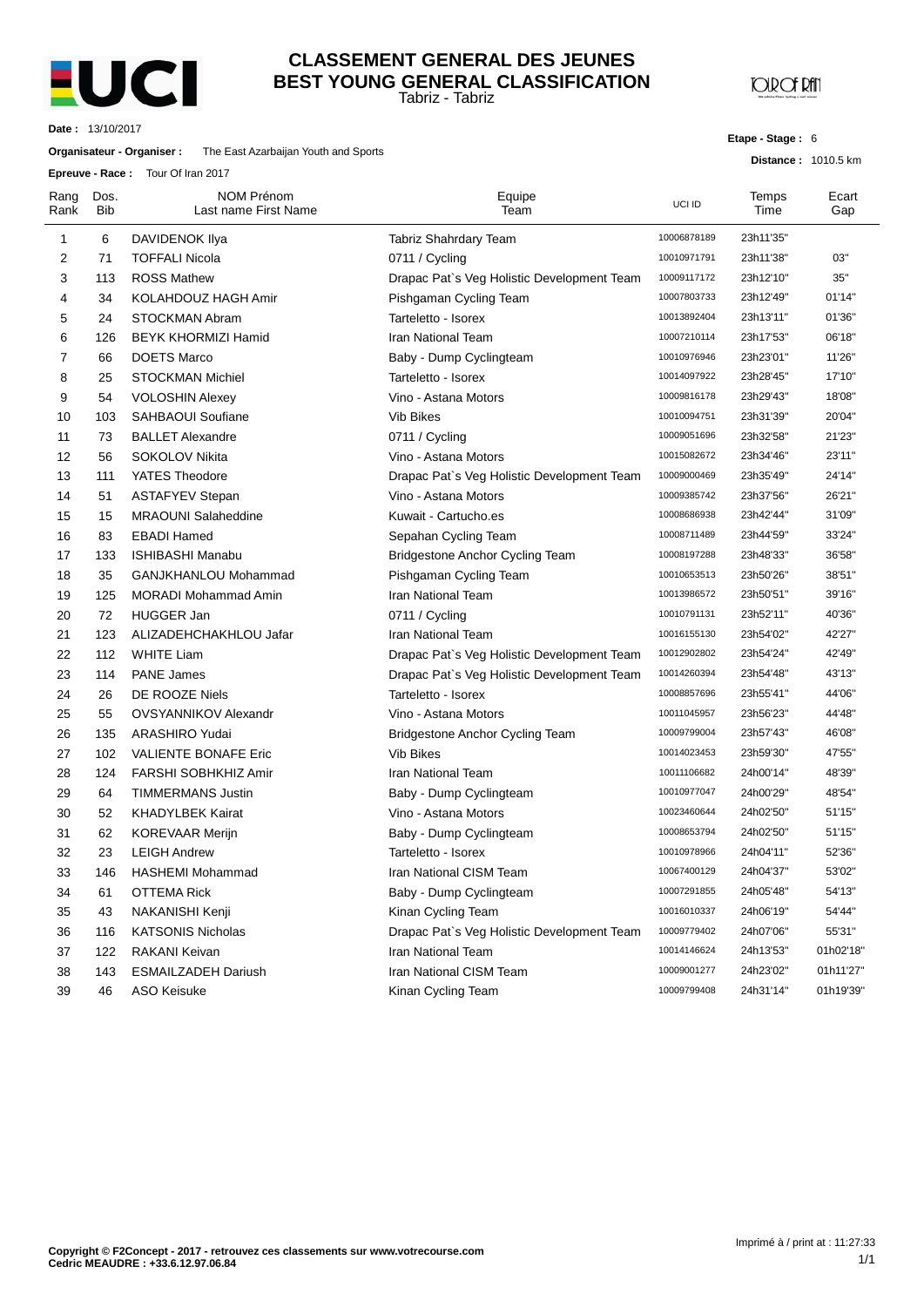

#### **CLASSEMENT PAR EQUIPE - TEAM CLASSIFICATION**

Tabriz - Tabriz

l,

### **JOIR OF RATI**

**Etape - Stage :** 6

**Date :** 13/10/2017

 $\overline{a}$ 

**Organisateur - Organiser :** The East Azarbaijan Youth and Sports

**Epreuve - Race :** Tour Of Iran 2017

| Rg<br>Rk        | Equipe<br>Team                                                  | Temps<br>Time | Ecart<br>Gap |
|-----------------|-----------------------------------------------------------------|---------------|--------------|
| 1               | Pishgaman Cycling Team<br>$35 - 36 - 31$                        | 08h01'42"     |              |
| 2               | Baby - Dump Cyclingteam<br>$66 - 63 - 62$                       | 08h01'42"     |              |
| 3               | Tarteletto - Isorex<br>$22 - 21 - 25$                           | 08h01'42"     |              |
| 4               | Vino - Astana Motors<br>$54 - 56 - 52$                          | 08h01'42"     |              |
| 5               | Sepahan Cycling Team<br>$81 - 86 - 84$                          | 08h01'42"     |              |
| 6               | Iran National Team<br>121 - 122 - 124                           | 08h01'42"     |              |
| 7               | Kuwait - Cartucho.es<br>$14 - 15 - 12$                          | 08h01'42"     |              |
| 8               | Drapac Pat's Veg Holistic Development Team<br>$111 - 113 - 112$ | 08h01'42"     |              |
| 9               | Tabriz Shahrdary Team<br>$6 - 3 - 4$                            | 08h01'42"     |              |
| 10              | <b>Bridgestone Anchor Cycling Team</b><br>$131 - 135 - 133$     | 08h01'42"     |              |
| 11              | Kinan Cycling Team<br>$42 - 41 - 43$                            | 08h01'42"     |              |
| 12 <sup>2</sup> | 0711 / Cycling<br>$71 - 73 - 72$                                | 08h02'55"     | 01'13"       |
| 13              | Iran National CISM Team<br>142 - 146 - 143                      | 08h09'32"     | 07'50"       |

#### **Classement de l'étape - Stage classification Classement général - Général classification**

| Rg<br>Rk | Equipe<br>Team                             | Temps<br>Time | Ecart<br>Gap |
|----------|--------------------------------------------|---------------|--------------|
| 1        | Tabriz Shahrdary Team                      | 69h37'15"     |              |
| 2        | Pishgaman Cycling Team                     | 69h38'58"     | 01'43"       |
| 3        | Tarteletto - Isorex                        | 69h53'40"     | 16'25"       |
| 4        | Drapac Pat's Veg Holistic Development Team | 69h54'16"     | 17'01"       |
| 5        | Baby - Dump Cyclingteam                    | 69h59'52"     | 22'37"       |
| 6        | Vino - Astana Motors                       | 70h11'46"     | 34'31"       |
| 7        | Kuwait - Cartucho.es                       | 70h12'03"     | 34'48"       |
| 8        | <b>Bridgestone Anchor Cycling Team</b>     | 70h16'14"     | 38'59"       |
| 9        | 0711 / Cycling                             | 70h36'53"     | 59'38"       |
| 10       | Iran National Team                         | 70h42'38"     | 01h05'23"    |
| 11       | Sepahan Cycling Team                       | 70h58'20"     | 01h21'05"    |
| 12       | Kinan Cycling Team                         | 70h59'50"     | 01h22'35"    |
| 13       | Iran National CISM Team                    | 71h34'32"     | 01h57'17"    |